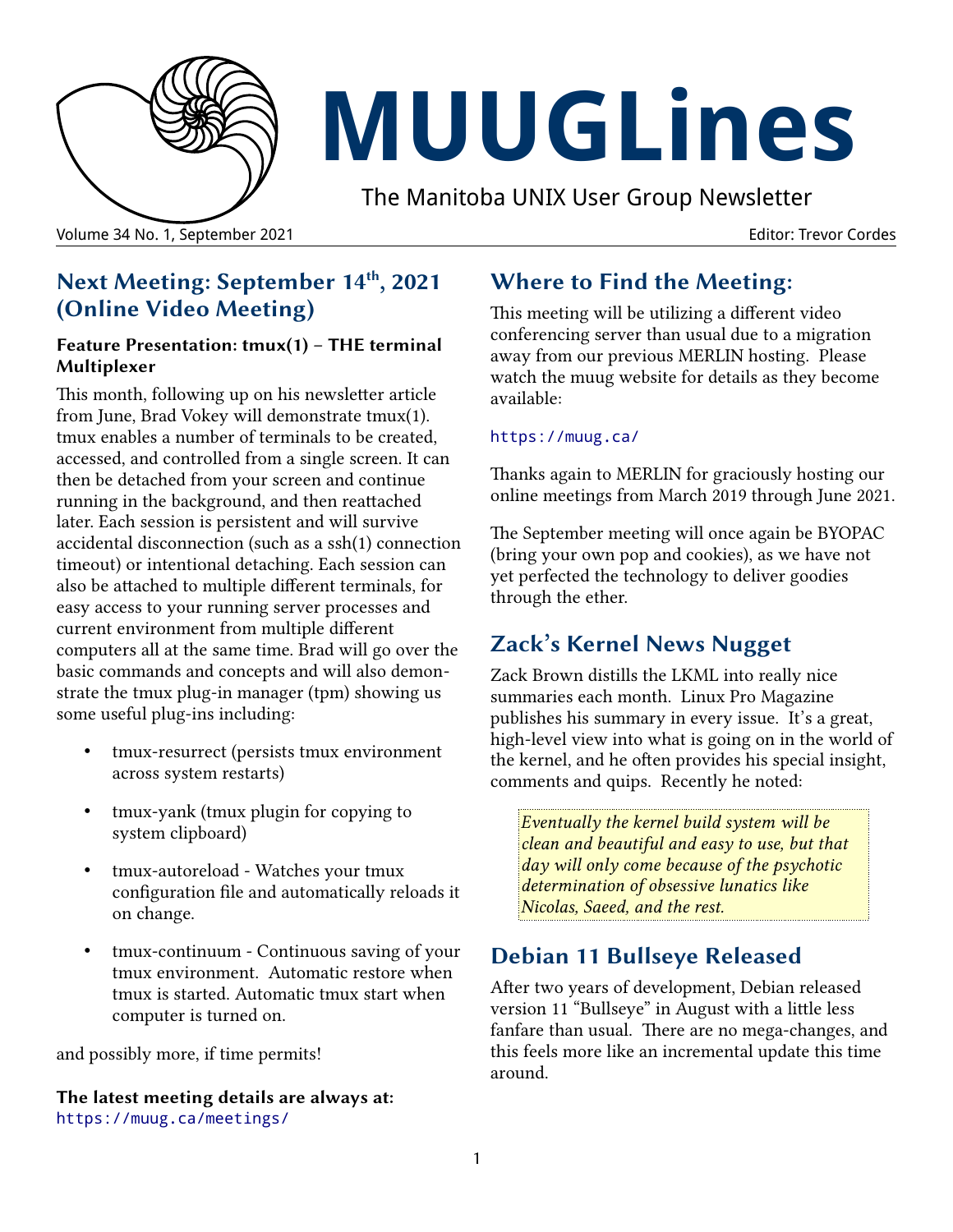Some notable new features are:

• Native exFAT support so you don't have to use exfat-fuse



• Driverless printer support for very modern printers that support ipp-usb, vendor neutral IPP-over-**IISB** 



• Continued support for over nine different CPU architectures

<https://www.debian.org/News/2021/20210814>

#### **Linux Turns 30**

Linus Torvalds recently "noted the  $30^{\rm th}$  anniversary of the creation of the Linux kernel". He made a joke regarding the non-existent mainstream fanfare for this major milestone in his usual Sunday kernel release note:

*So I realize you must all still be busy with all the galas and fancy balls and all the other 30th anniversary events, but at some point you must be getting tired of the constant glitz, the fireworks, and the champagne*

Linux was originally called Freax, meaning "Free UNIX", but, for better or for worse, that name never caught on.

Also touted is the new 5.14 kernel release with better or new support for Intel Alder Lake mobile CPUs, AMD CPUs, and the Pi 400 PC.

Here's to the next 30 years!

[https://www.zdnet.com/index.php/category/](https://www.zdnet.com/index.php/category/2248/6/index.php/article/linus-torvalds-get-ready-for-another-30-years-of-linux/) [2248/6/index.php/article/linus-torvalds](https://www.zdnet.com/index.php/category/2248/6/index.php/article/linus-torvalds-get-ready-for-another-30-years-of-linux/)[get-ready-for-another-30-years-of-linux/](https://www.zdnet.com/index.php/category/2248/6/index.php/article/linus-torvalds-get-ready-for-another-30-years-of-linux/)

#### **memfd\_secret()**

Linux kernel 5.14 includes a "finished" version of memfd secret() which allows a program to create a range of memory that only it (and its forked children) can access. Yes, even the kernel cannot access the memory set up with this new call.

This system call (and its predecessors) has been a work in progress for two years. It would seem the call is considered polished enough to gain widespread adoption on normal kernel builds.

The main use case is to house cryptographic secrets that no other part of the system would need access to.

<https://lwn.net/Articles/865256/>

#### **FreeDB Kaput**

Anyone who used to rip CDs (and the few of us who still do) will know about CDDB/FreeDB. FreeDB has been around nearly twenty years. It took over from CDDB when CDDB went proprietary and became difficult to support in FLOSS software. It allowed users to enter track titles, etc., for the CDs they were ripping for automatic file naming and id3 tagging. The data was placed on FreeDB servers where other users could make use of it.

In slightly dated news, FreeDB's parent company ceased operations for it in 2020. That means all that crowdsourced data is lost to the bit bucket. It also means any CD programs with FreeDB support will no longer function properly when it comes to CD & track data. Most will show errors.

However, a new database, called MusicBrainz, which is under the CCL, has taken over. But you'll need to find versions of your software that support it.

[https://liliputing.com/2019/12/freedb-is](https://liliputing.com/2019/12/freedb-is-shutting-down-in-march-2020-free-music-database.html)[shutting-down-in-march-2020-free-music](https://liliputing.com/2019/12/freedb-is-shutting-down-in-march-2020-free-music-database.html)[database.html](https://liliputing.com/2019/12/freedb-is-shutting-down-in-march-2020-free-music-database.html)

## **Systemd Takes Over DNS, Badly**

Like a fungus spreading across an alien planet, Systemd continues its mission creep toward world domination. In today's episode XLIII, Systemd gets its own caching name resolution client, systemdresolved. It's been in there for a little while, but most distros weren't using it by default until recently.

If you don't want to run BIND, or dnsmasq or a similar caching resolver, I guess you could do worse than systemd-resolved. However, as Fedora found out, systemd-resolved has its flaws. From a Fedora 33 note on the subject (emphasis ours):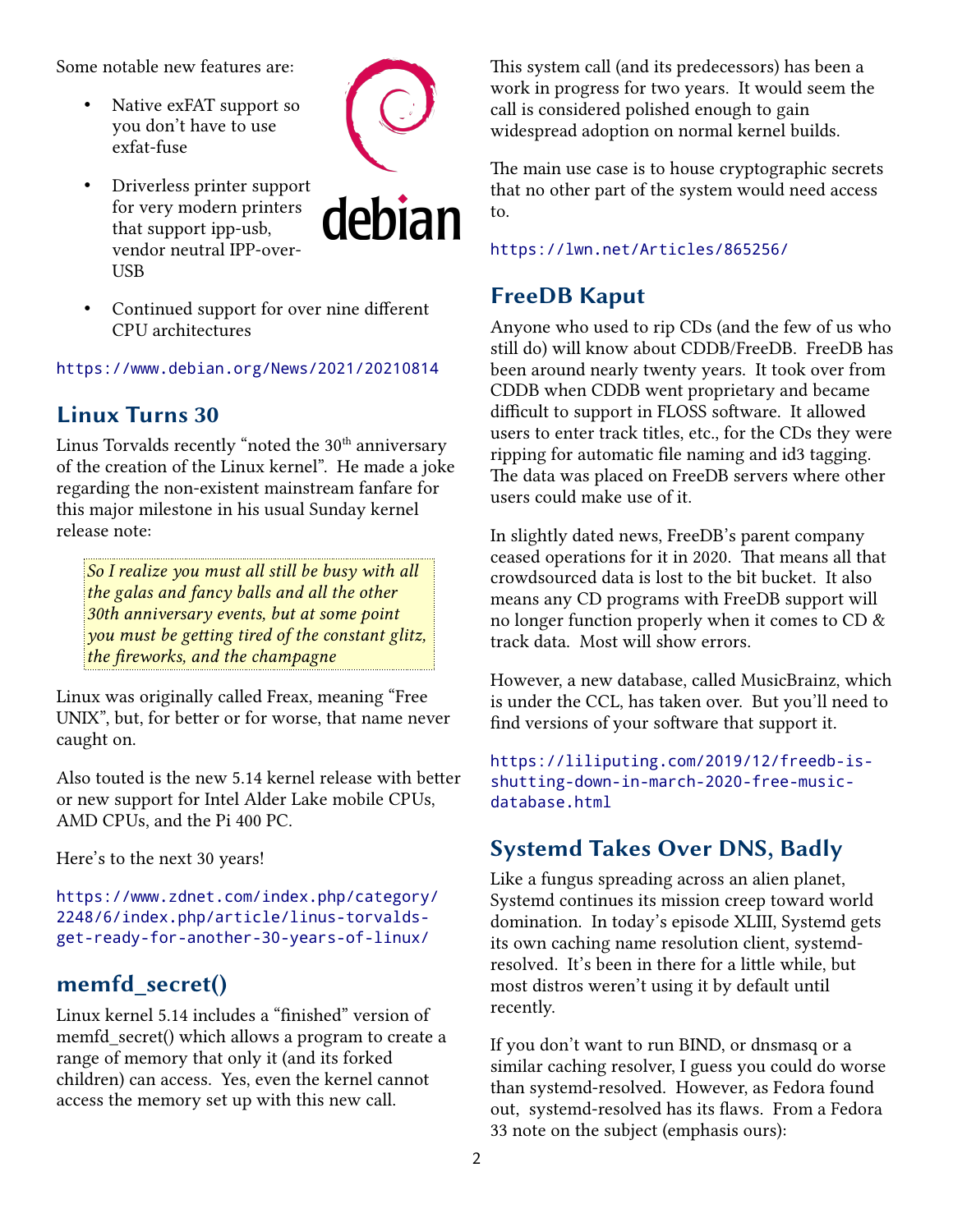*systemd-resolved's DNSSEC support is known to cause compatibility problems with certain network access points[...]. Per recommendation from the systemd developers, we will change the default value of this setting in Fedora from the upstream default DNSSEC=allow-downgrade to DNSSEC=no by building systemd with the build option - Ddefault-dnssec=no. The upstream default attempts to use DNSSEC if it is working, but automatically disable it otherwise, allowing man-in-the-middle attackers to disable DNSSEC. Sadly, even the allow-downgrade setting suffers known compatibility problems. Because Fedora is not prepared to handle an influx of DNSSEC-related bug reports, we will disable this feature altogether. We anticipate that enabling DNSSEC by default will not be possible in the foreseeable future, or perhaps ever.*

## **PHP8: Coming Soonish to a Distro Near You, We Promise**

You've probably already heard about PHP8, it's been announced and available for quite a while now. However, most distros have held back on making it the standard PHP version they ship. For instance, Fedora has pushed it back at least two Fedora versions versus the originally planned ship date.



Why? Because PHP8 has a few significant backwards compatibility issues that will break a lot of existing code.

However, this will soon change as Fedora 35 is expected to ship with PHP8 sometime in October.

So what do you get?

Perhaps the best part is a JIT compiler. Combined with the existing OPcache and Zend systems, code will be compiled once, as needed, and stored internally for reuse.

CPU-intensive tasks get the most benefit from this new feature, gaining up to 3X performance. Unfortunately, many typical PHP workloads, such as WordPress and MediaWiki gain very little: from zero to a few percentage points. This is because they are limited by external factors such as database speed.

Still, 0 to 3X performance enhancement, basically for free, is better than a sharp stick in the eye.

As for compatibility breaks, the feared worst case scenario regarding some of the craziest ideas did not materialize. Many of the insane ones were turned into warnings rather than errors, allowing more time for reflection and reversal. For example, reading an undefined variable or array key is still allowed, albeit with a warning.

On the bright side, some of the great new features include: named arguments to functions; a match expression which works like switch but allows return values and can be used as an expression rather than flow control; and easier to use string-instring functions like str\_contains, str\_ends\_with.

Final verdict: Looks like a lot of pain for a modicum of gain, but it could have been worse. It's easy to see why it's been delayed in the distros.

## **Linux Steams Ahead**

Steam Survey announced that in July 2021 Linux use of Steam hit 1.0% share of its market. Steam is an online, digital video game distribution service made by Valve, the creators of Half Life. It has nearly 100 million



monthly active users. That means there are nearly a million gamers actively using Steam on Linux.

Steam's recently introduced Proton technology may have helped increase the Linux marketshare. Proton is an extra compatibility layer that allowed nearly every Windows game on Steam to run on Linux with a minimal of technical knowhow. And for the most part, it really works.

At its core all of this runs via WINE, but Steam/ Proton greatly simplify the process to eliminate much of the frustration and time expenditures you can experience battling directly with WINE.

Your editor has been using Steam recently on Linux within a firejail to securely run old-tyme 90's Windows games on Linux, to great success. The best part is Steam has many of these games for around a buck or two, and they are almost always the latest/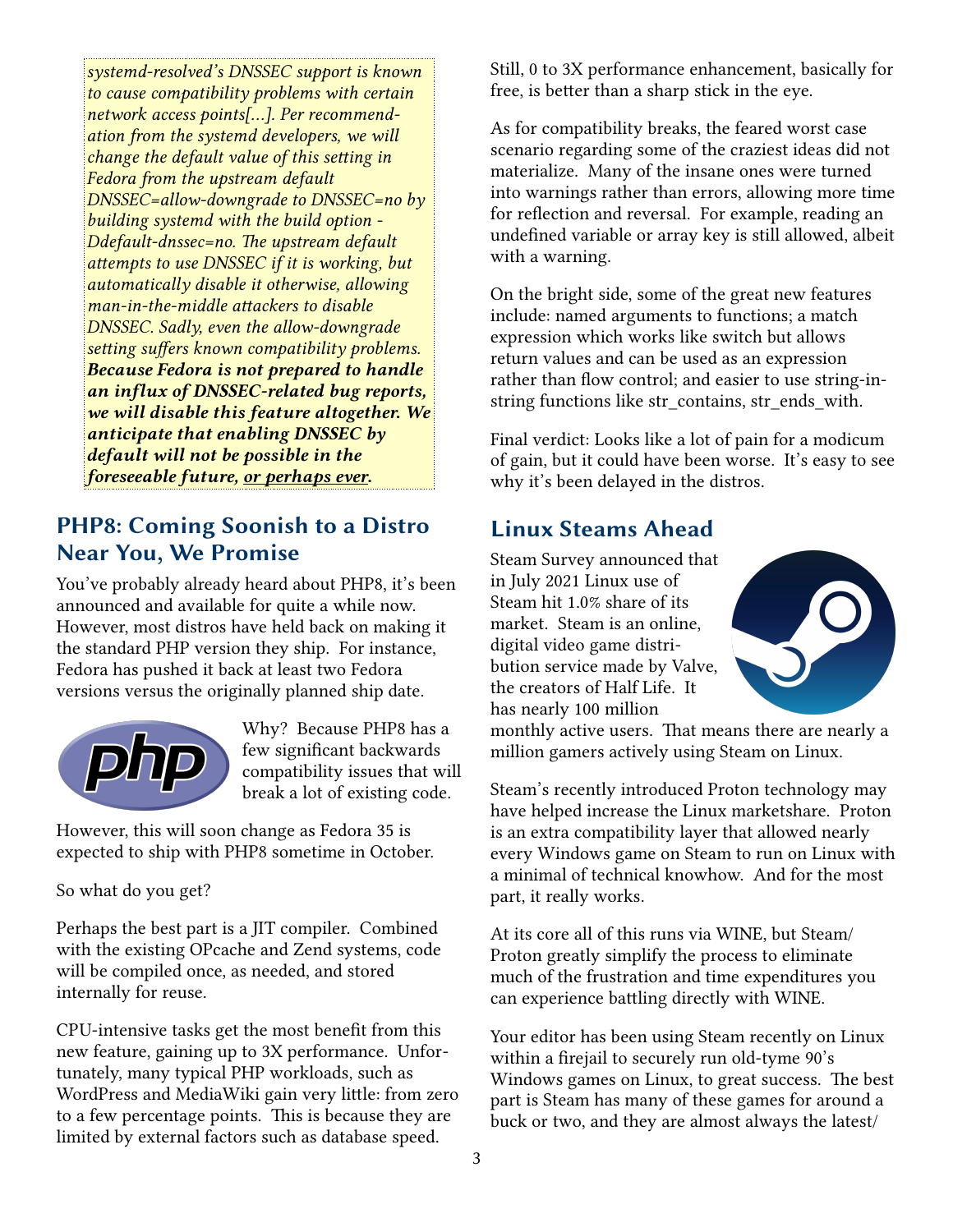last patch levels and/or "complete" collections with all the add-on packs. For a buck you can save trying to get the old Windows CD-ROM version you have kicking around to work, and save fighting with patches and CD-protection problems inherent in WINE.

One of the few reasons left that Windows users offer as to why they can't run Linux – games – is now moot.

[https://linux.slashdot.org/story/21/08/02/2042209/](https://linux.slashdot.org/story/21/08/02/2042209/steam-survey-shows-linux-marketshare-hitting-10) [steam-survey-shows-linux-marketshare-hitting-10](https://linux.slashdot.org/story/21/08/02/2042209/steam-survey-shows-linux-marketshare-hitting-10)

## **Linux Tracing Improves**

Heard of LTTng yet? It's an open source tracing framework for Linux. It touts low overhead, often only around 3%. It traces interactions between the kernel, C/C++/Java/Python applications and any user space program using the LTTng logger.

It allows you to trace locally, remotely, in a real-time live stream or in snapshots. It's fully supported on all the big distros including Debian, Fedora and Arch. It has some pretty nifty GUI trace interpretation tools as well.

<https://lttng.org/>

## **Firefox 92 Released**

Hot off the presses comes Firefox 92. This incremental release adds "full-range color levels for video playback on many systems", improved JS memory management, automatic HTTPS upgrades when HTTPS RR is available (via Alt-Svc headers), updated bookmark toolbar menus and redesigned certificate error pages (yay!).

## **antiX Linux Works Where Most Don't**

Your editor recently had a requirement to run Linux on a 32-bit pico-ITX box with only 256MB of RAM (including shared video memory), but oddly enough a 1GHz CPU. A bit unexpectedly, the RAM limitation was just as difficult to overcome as the bitwidth problem. Having done Puppy linux before, something a bit easier to install was desired.

Very few distros support 32-bit and low memory these days. antiX stood out in a brief survey of options, and it didn't disappoint. Though the install was complicated a bit by the required co-existence with a Windows XP system on the same box and a pre-setup partition scheme, the process was fairly smooth and any medium-level Linuxphile could get it working.

The antiX maintainer is quite a character, but his distro is well suited for this use case. One of the bonuses is he's vehemently anti-systemd, definitely a plus on low-mem boxes. (I'm pretty sure things would get ugly real fast if he was put in a room with Lennart. <grin>)

The icing on the cake is the distro is already hosted on our very own muug.ca mirror server. What more could you ask for?

#### <https://antixlinux.com/>



**Help us promote this month's meeting,** by putting this poster up on your workplace bulletin board or other suitable public message board:

<https://muug.ca/meetings/MUUGmeeting.pdf>



A big thanks to Les.net for providing MUUG with free hosting and all that bandwidth! Les.net (1996) Inc. is a local provider of VoIP, Internet and Data Centre services. Contact [sales@les.net](mailto:sales@les.net) by email, or +1 (204) 944-0009 by phone.

# **Thank You Michael W. Lucas**

MUUG would like to thank Michael W. Lucas for donating one of his ebooks every



month as a door prize. You can view and purchase his tech books here:

<https://www.tiltedwindmillpress.com/product-category/tech/>